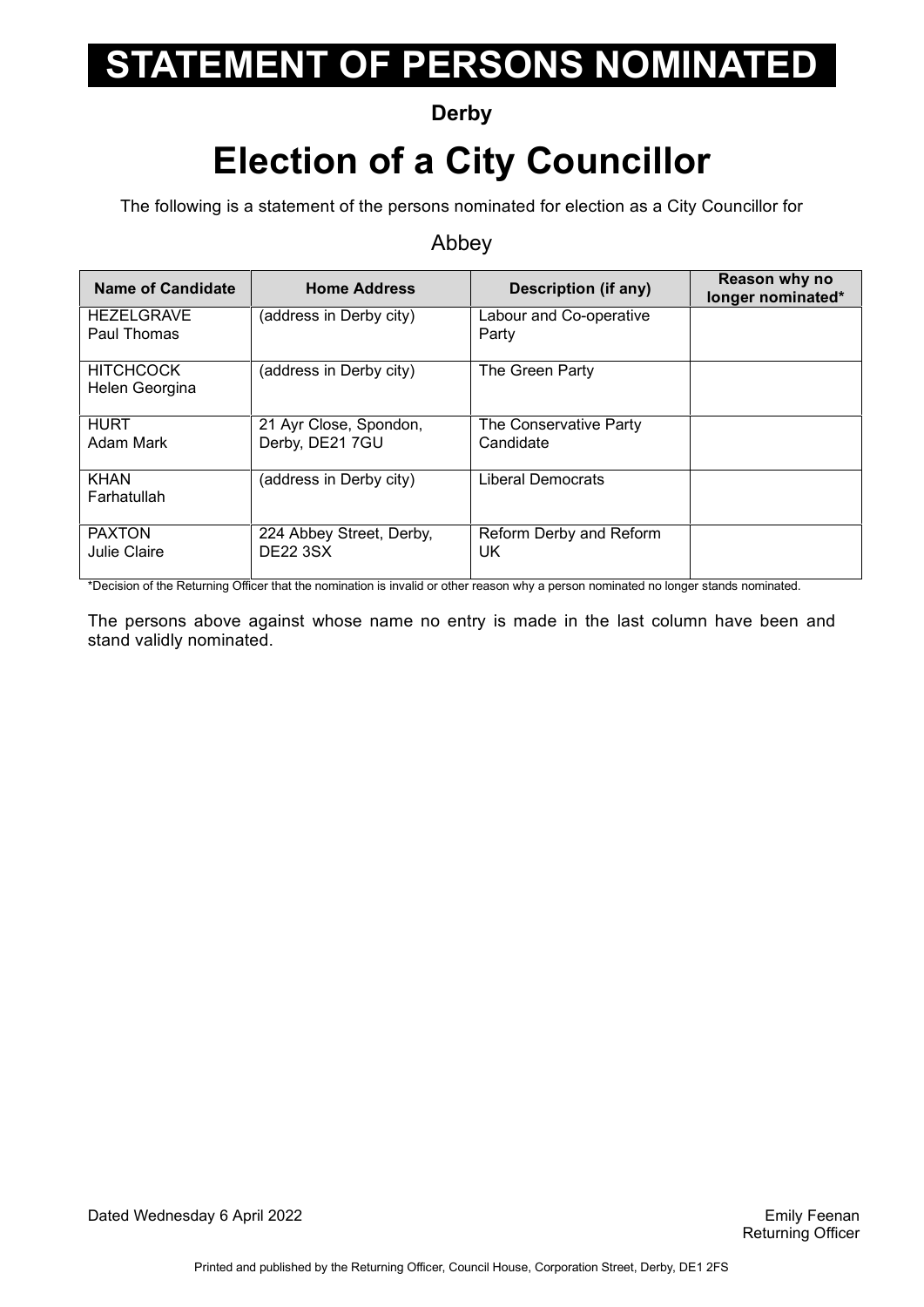### **Derby**

## **Election of a City Councillor**

The following is a statement of the persons nominated for election as a City Councillor for

#### Allestree

| <b>Name of Candidate</b>              | <b>Home Address</b>                            | <b>Description (if any)</b>         | Reason why no<br>longer nominated* |
|---------------------------------------|------------------------------------------------|-------------------------------------|------------------------------------|
| <b>ADAMS</b><br>David Charles         | (address in Erewash)                           | Reform Derby and Reform<br>UK.      |                                    |
| <b>BIRD</b><br>Andrew James           | 4 Meerbrook Close,<br>Oakwood, Derby, DE21 2BE | Liberal Democrats                   |                                    |
| <b>GREEN</b><br><b>Patrick Richey</b> | (address in Derby city)                        | Labour Party                        |                                    |
| <b>MOTT</b><br>Tony                   | (address in Derby City)                        | The Green Party                     |                                    |
| <b>WEBB</b><br>Roy Michael            | 14 Calder Close, Allestree,<br>Derby, DE22 2SH | The Conservative Party<br>Candidate |                                    |

\*Decision of the Returning Officer that the nomination is invalid or other reason why a person nominated no longer stands nominated.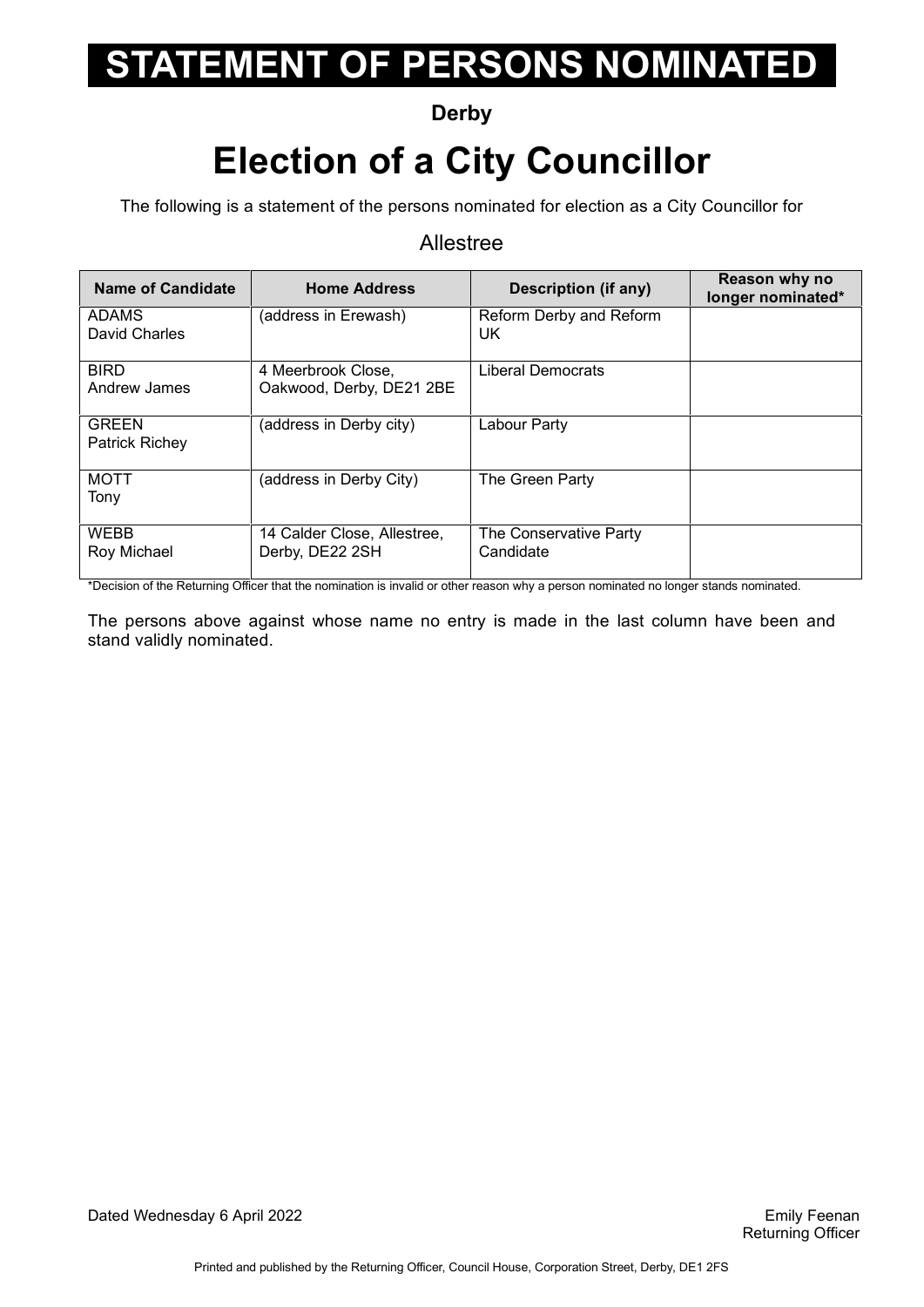### **Derby**

## **Election of a City Councillor**

The following is a statement of the persons nominated for election as a City Councillor for

#### Alvaston

| Name of Candidate             | <b>Home Address</b>                               | Description (if any)                | Reason why no<br>longer nominated* |
|-------------------------------|---------------------------------------------------|-------------------------------------|------------------------------------|
| <b>BERRY</b><br>Peter Stanley | (address in Derby city)                           | The Conservative Party<br>Candidate |                                    |
| <b>EDWARDS</b><br>David Rhys  | 58 Atlantic Way, Derby,<br><b>DE24 1AB</b>        | Liberal Democrats                   |                                    |
| <b>GRAVES</b><br>Alan Wayne   | 26 Twyford Road, Derby,<br>DE737HA                | Reform Derby and Reform<br>UK.      |                                    |
| <b>SPRAY</b><br>Tom           | 153 Alvaston Street,<br>Alvaston, Derby, DE24 0PD | Labour and Co-operative<br>Party    |                                    |

\*Decision of the Returning Officer that the nomination is invalid or other reason why a person nominated no longer stands nominated.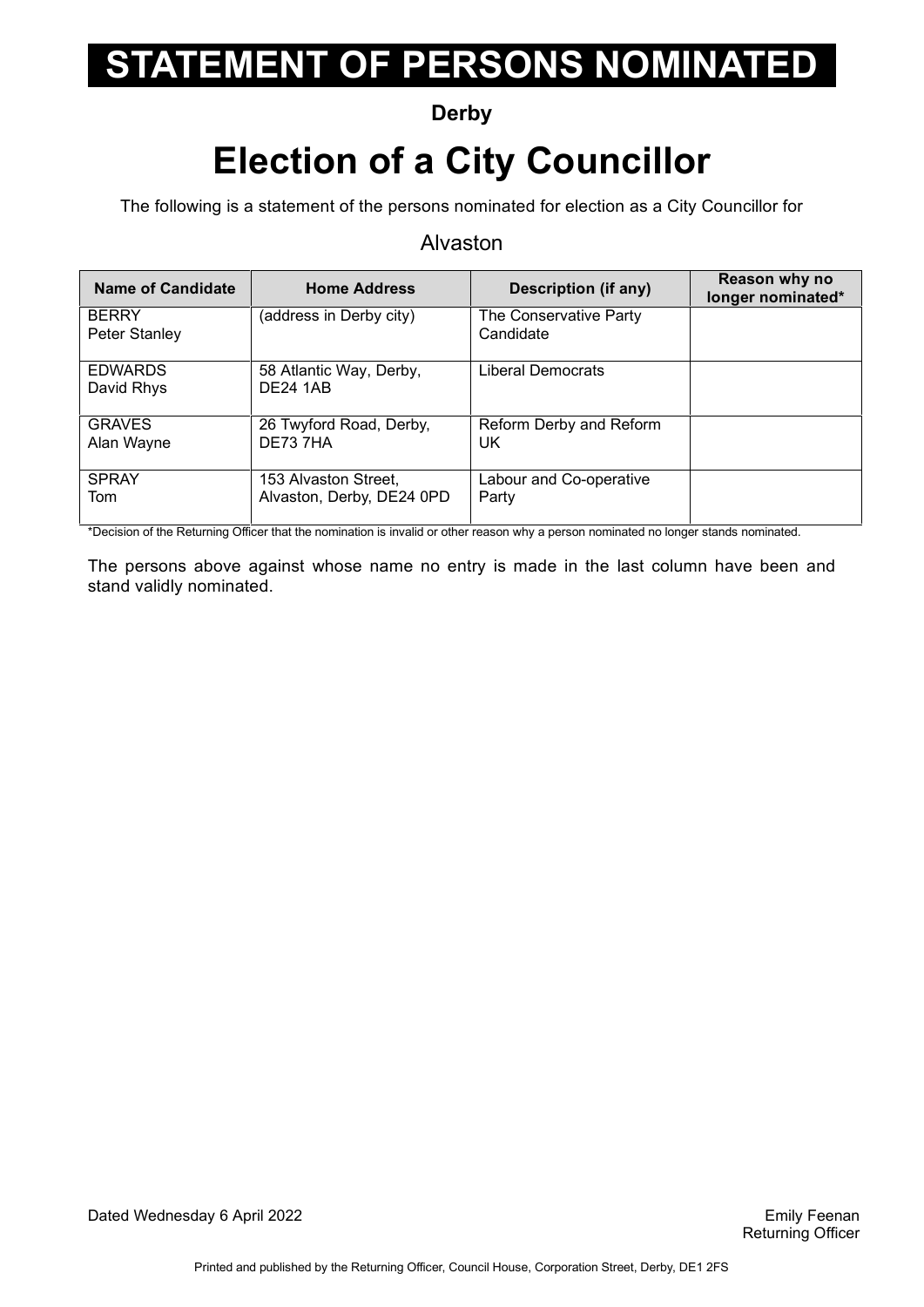### **Derby**

## **Election of a City Councillor**

The following is a statement of the persons nominated for election as a City Councillor for

#### Arboretum

| Name of Candidate                        | <b>Home Address</b>                            | Description (if any)                | Reason why no<br>longer nominated* |
|------------------------------------------|------------------------------------------------|-------------------------------------|------------------------------------|
| <b>HANDLEY</b><br><b>Stephen Maurice</b> | 15 Hatfield Road, Alvaston,<br>Derby, DE24 0BU | Reform Derby and Reform<br>UK       |                                    |
| <b>HARRISON</b><br>Edward Jon            | 38 Saxelbye Avenue, Derby,<br><b>DE1 2UH</b>   | The Conservative Party<br>Candidate |                                    |
| <b>KHAN</b><br>Shiraz                    | (address in Derby city)                        | Labour Party                        |                                    |
| <b>MARRERO</b><br>Jairo Fernando         | 22 Park Street, Derby, DE1<br>2NA              | Liberal Democrats                   |                                    |

\*Decision of the Returning Officer that the nomination is invalid or other reason why a person nominated no longer stands nominated.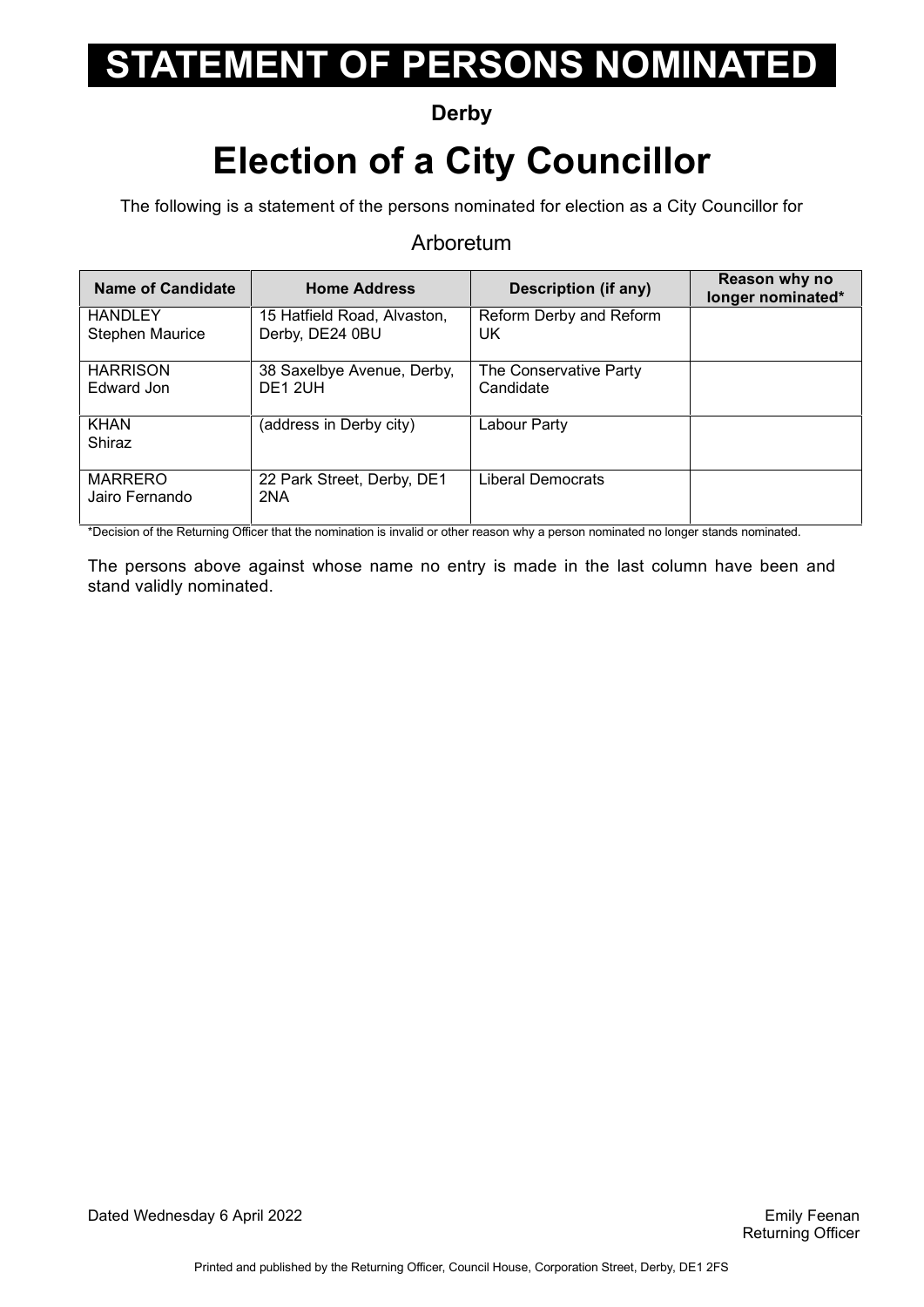### **Derby**

## **Election of a City Councillor**

The following is a statement of the persons nominated for election as a City Councillor for

#### **Blagreaves**

| Name of Candidate               | <b>Home Address</b>                                            | <b>Description (if any)</b>         | Reason why no<br>longer nominated* |
|---------------------------------|----------------------------------------------------------------|-------------------------------------|------------------------------------|
| <b>AMIN</b><br>Saquib           | 6 Penrhyn Avenue, Derby,<br><b>DE23 6LA</b>                    | Labour Party                        |                                    |
| <b>JENNINGS</b><br>David Rodney | Apartment 39 Cathedral<br>View, Full Street, Derby, DE1<br>3AF | The Conservative Party<br>Candidate |                                    |
| <b>SKELTON</b><br>Ruth          | 34 Donington Drive,<br>Sunnyhill, Derby, DE23 1NA              | <b>Liberal Democrats</b>            |                                    |
| <b>WISE</b><br>James            | 3 Chapter Close, Derby,<br><b>DE21 2BG</b>                     | Reform Derby and Reform<br>UK       |                                    |

\*Decision of the Returning Officer that the nomination is invalid or other reason why a person nominated no longer stands nominated.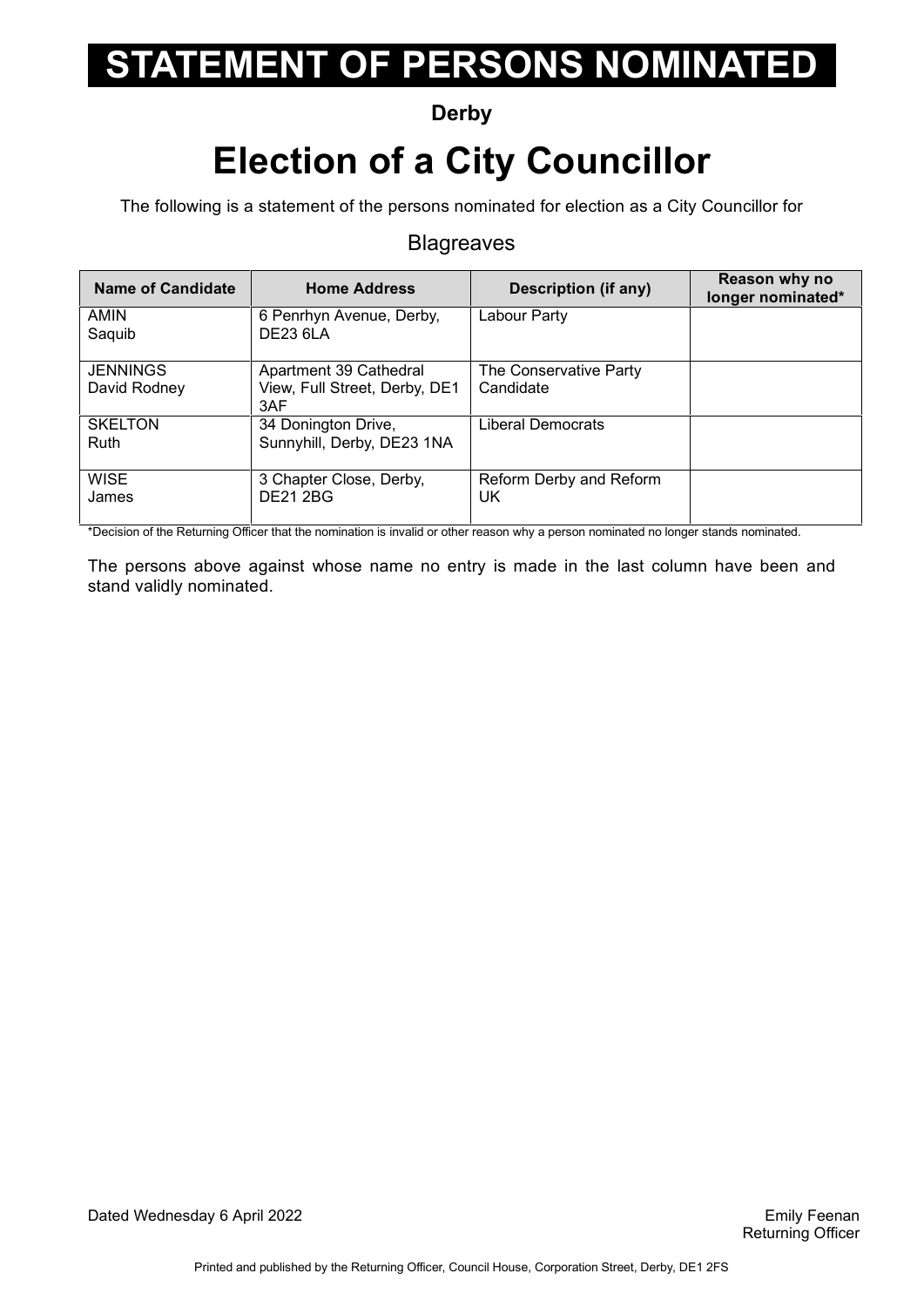### **Derby**

## **Election of a City Councillor**

The following is a statement of the persons nominated for election as a City Councillor for

#### Boulton

| <b>Name of Candidate</b>                   | <b>Home Address</b>                                | <b>Description (if any)</b>         | Reason why no<br>longer nominated* |
|--------------------------------------------|----------------------------------------------------|-------------------------------------|------------------------------------|
| <b>HOWLETT</b><br>Chris                    | (address in Derby city)                            | The Conservative Party<br>Candidate |                                    |
| <b>LINDSEY</b><br>Alan                     | 5 Marina Drive, Allenton,<br>Derby, DE24 9DS       | Reform Derby and Reform<br>UK       |                                    |
| <b>PARKER</b><br>lain                      | 86 Falmouth Road, Alvaston,<br>Derby, DE24 0LZ     | Labour Party                        |                                    |
| <b>WEBB</b><br>Jane Elizabeth<br>Katharine | 52 South Avenue,<br>Chellaston, Derby, DE73<br>6RS | Liberal Democrats                   |                                    |

\*Decision of the Returning Officer that the nomination is invalid or other reason why a person nominated no longer stands nominated.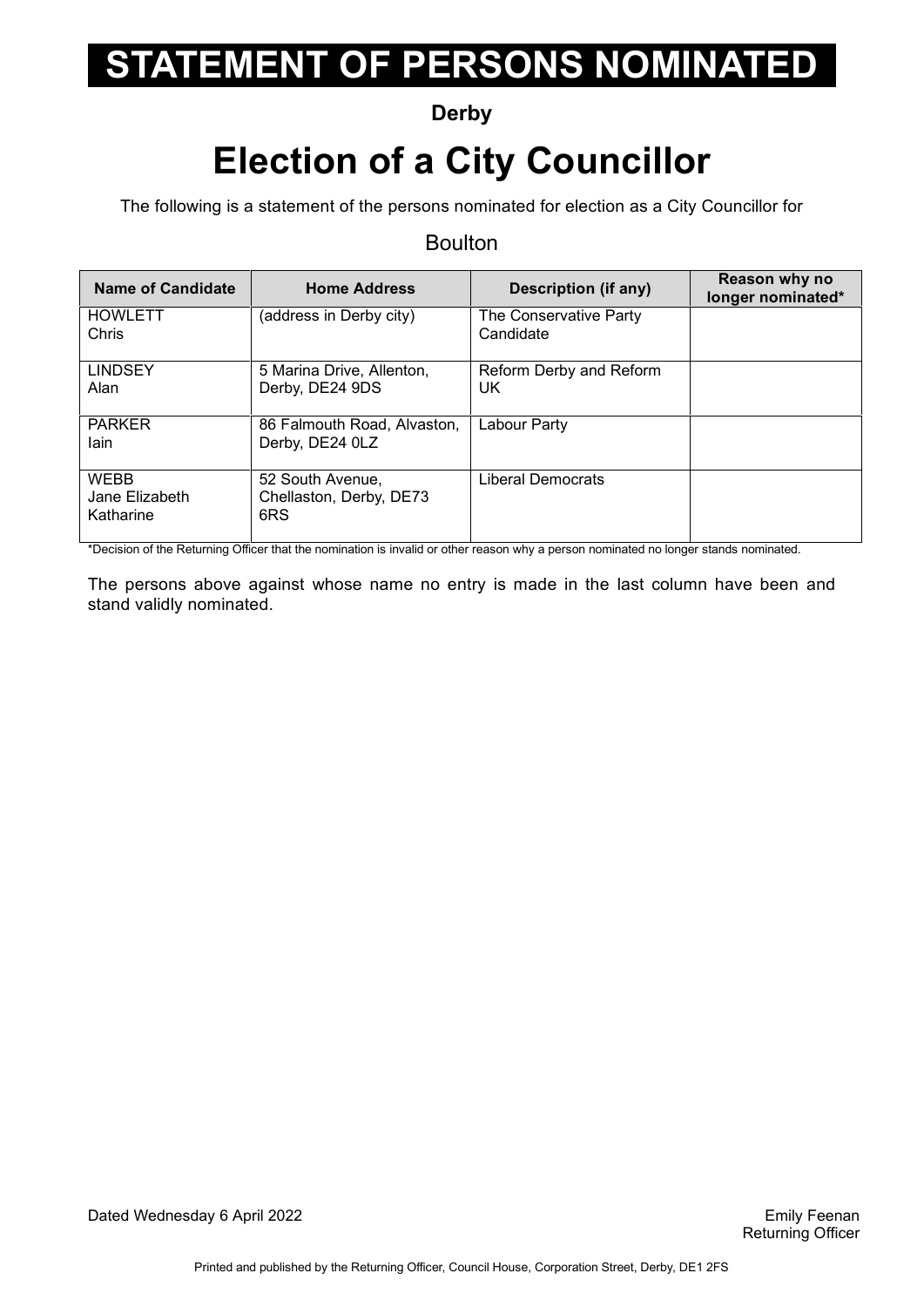### **Derby**

## **Election of a City Councillor**

The following is a statement of the persons nominated for election as a City Councillor for

#### Chaddesden

| Name of Candidate | <b>Home Address</b>                         | Description (if any)     | Reason why no<br>longer nominated* |
|-------------------|---------------------------------------------|--------------------------|------------------------------------|
| <b>BANKS</b>      | 7 Ashbourne Court, Derby,                   | Labour and Co-operative  |                                    |
| John Phillip      | DE11GH                                      | Party                    |                                    |
| <b>COOPER</b>     | 524 Nottingham Road,                        | The Conservative Party   |                                    |
| Rob.              | Chaddesden, Derby, DE21<br>6QL              | Candidate                |                                    |
| <b>HARDY</b>      | (address in Derby city)                     | The Green Party          |                                    |
| <b>Stevie</b>     |                                             |                          |                                    |
| <b>HOWCROFT</b>   | 17 Beech Walk, Littleover,                  | <b>Liberal Democrats</b> |                                    |
| Glenda Anne       | Derby, DE23 6AZ                             |                          |                                    |
| <b>SAXBY</b>      | 4 Herald Grove, Royal Glen                  | Reform Derby and Reform  |                                    |
| Alfred Vaughan    | Park, Chellaston, Derby,<br><b>DE73 5WE</b> | UK.                      |                                    |

\*Decision of the Returning Officer that the nomination is invalid or other reason why a person nominated no longer stands nominated.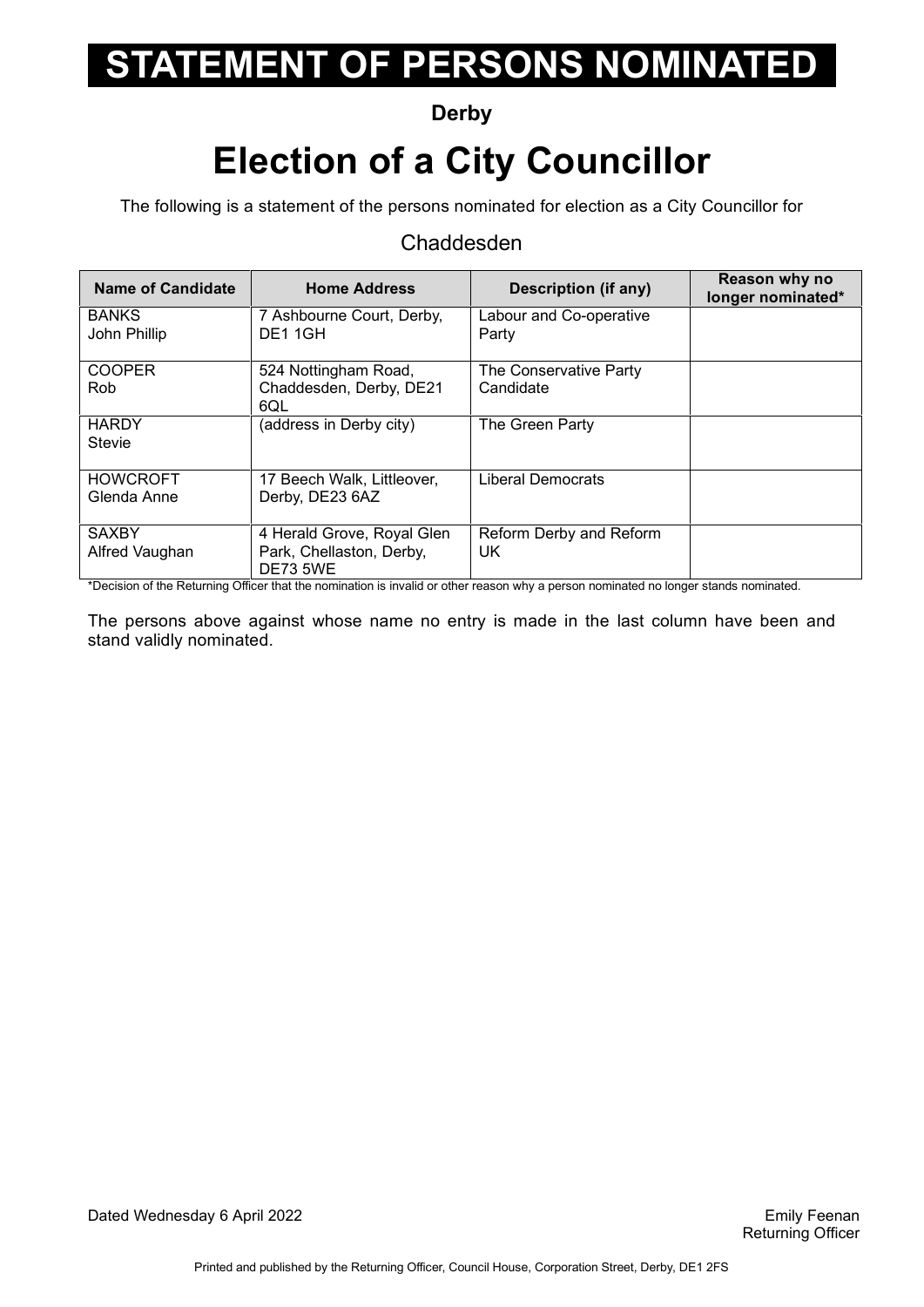### **Derby**

## **Election of a City Councillor**

The following is a statement of the persons nominated for election as a City Councillor for

#### **Chellaston**

| <b>Name of Candidate</b>        | <b>Home Address</b>                                  | <b>Description (if any)</b>         | Reason why no<br>longer nominated* |
|---------------------------------|------------------------------------------------------|-------------------------------------|------------------------------------|
| <b>INGALL</b><br>Celia          | 54 St Peters Road,<br>Chellaston, Derby, DE73<br>6UU | Independent                         |                                    |
| <b>MCCRISTAL</b><br><b>Ross</b> | 12 Cordelia Way, Chellaston,<br>Derby, DE73 5AR      | The Conservative Party<br>Candidate |                                    |
| <b>POINTON</b><br>Viv           | (address in Derby city)                              | Labour Party                        |                                    |
| <b>THOMPSON</b><br>Daniel Peter | (address in Derby city)                              | The Green Party                     |                                    |
| <b>WARREN</b><br>George Daniel  | 4 Ivernia Close, Derby, DE23<br>1XF                  | Reform Derby and Reform<br>UK.      |                                    |
| WILSON<br>Paul James            | (address in Derby City)                              | Liberal Democrats                   |                                    |

\*Decision of the Returning Officer that the nomination is invalid or other reason why a person nominated no longer stands nominated.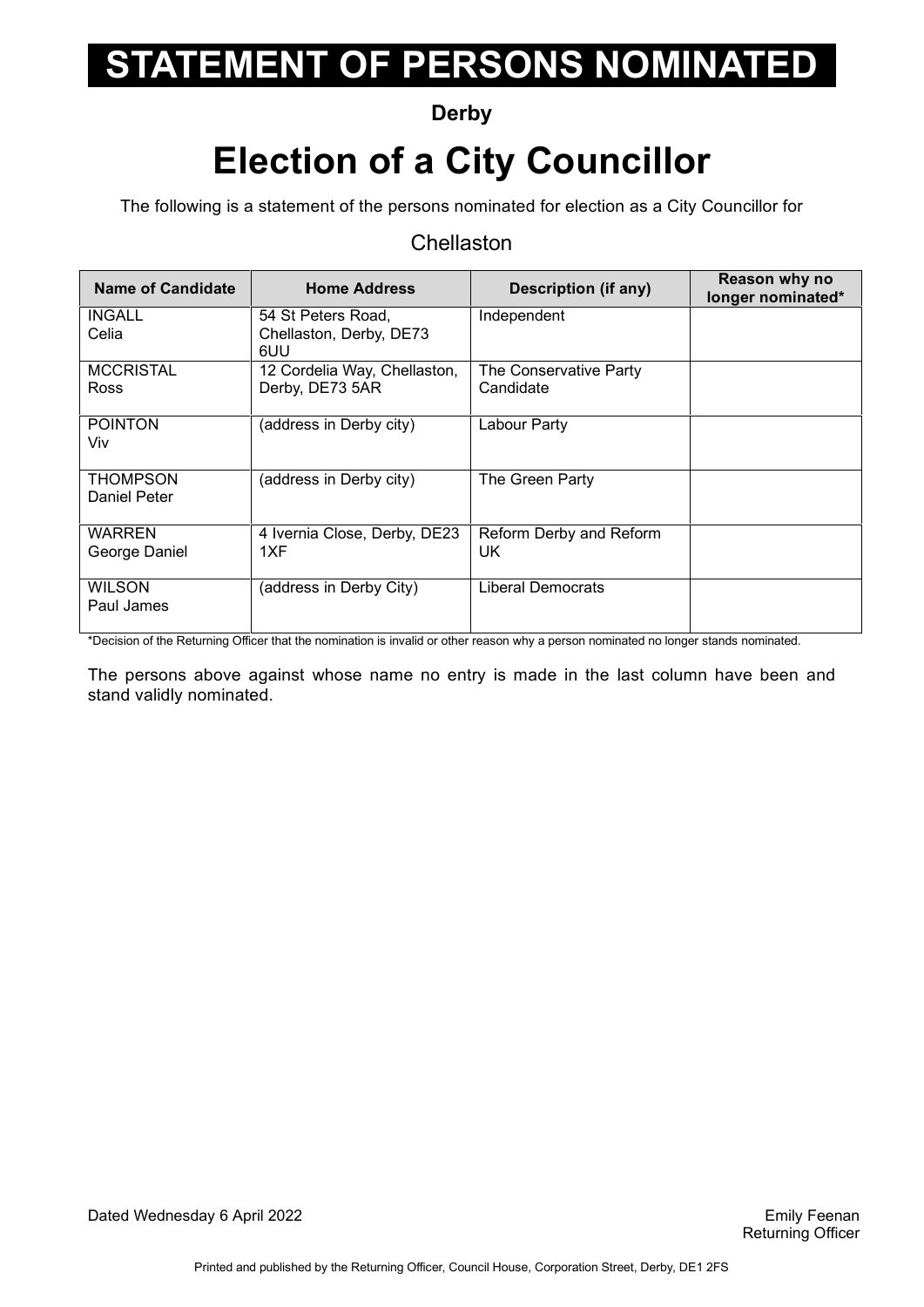### **Derby**

## **Election of a City Councillor**

The following is a statement of the persons nominated for election as a City Councillor for

#### **Darley**

| <b>Name of Candidate</b>      | <b>Home Address</b>                        | Description (if any)    | Reason why no<br>longer nominated* |
|-------------------------------|--------------------------------------------|-------------------------|------------------------------------|
| <b>GRIMADELL</b>              | 3 Netherwood Court.                        | The Conservative Party  |                                    |
| Alan Leslie                   | Allestree, Derby, DE22 2NU                 | Candidate               |                                    |
| <b>MURPHY</b>                 | 404 Prosperity House,                      | Reform Derby and Reform |                                    |
| Lucy Ann                      | Gower Street, Derby, DE1<br>1AW            | UK.                     |                                    |
| <b>SWAN</b>                   | (address in Derby city)                    | Labour and Co-operative |                                    |
| Carmel                        |                                            | Party                   |                                    |
| <b>TEMPLE</b><br>Jane Sarah   | 56 Arthur Street, Derby, DE1<br>3EH        | The Green Party         |                                    |
|                               |                                            |                         |                                    |
| <b>WEBB</b><br>Gregory Philip | 35 Carlton Road, Derby,<br><b>DE23 6HB</b> | Liberal Democrats       |                                    |
|                               |                                            |                         |                                    |

\*Decision of the Returning Officer that the nomination is invalid or other reason why a person nominated no longer stands nominated.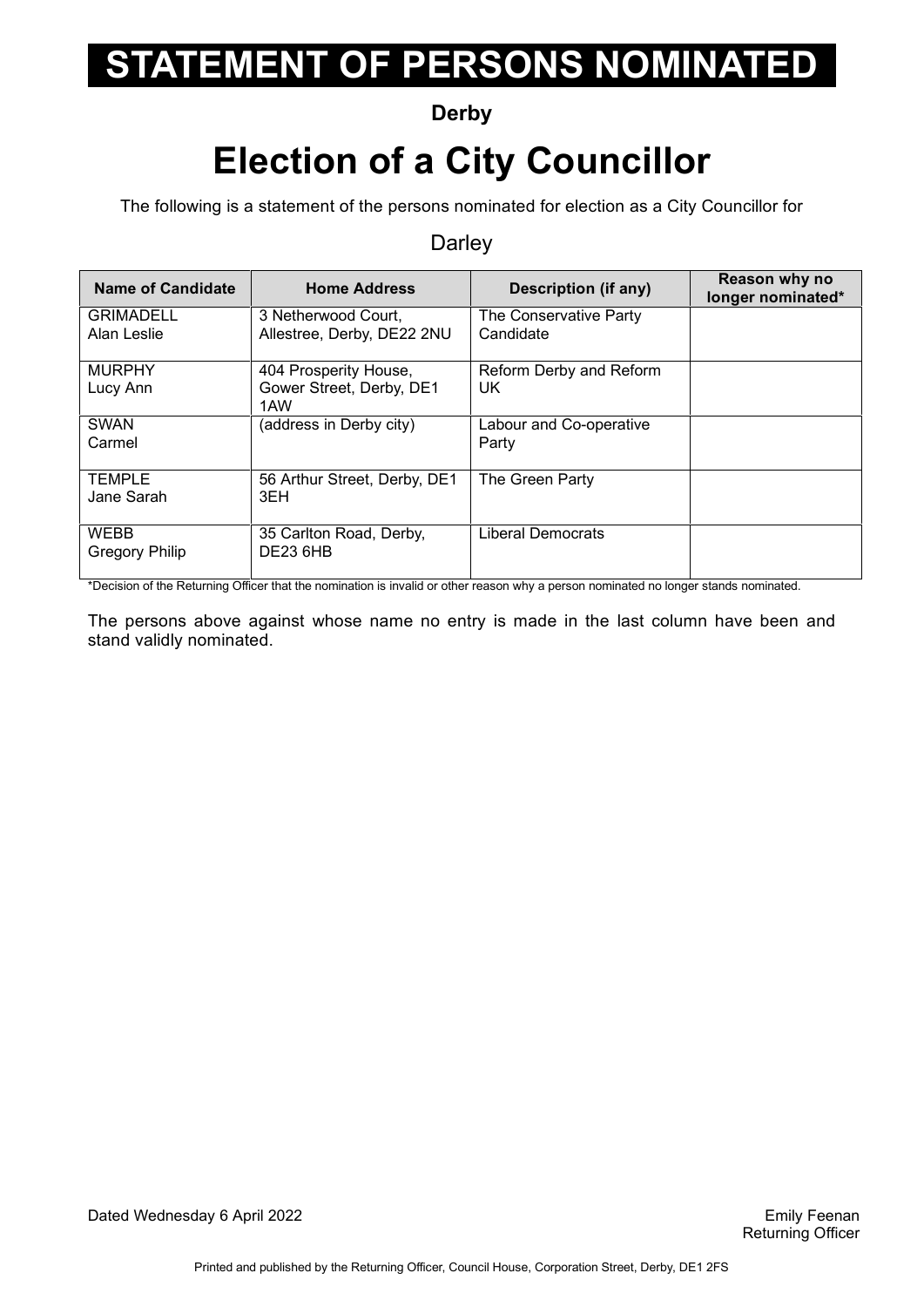### **Derby**

## **Election of a City Councillor**

The following is a statement of the persons nominated for election as a City Councillor for

#### **Derwent**

| <b>Name of Candidate</b>              | <b>Home Address</b>                                      | Description (if any)                | Reason why no<br>longer nominated* |
|---------------------------------------|----------------------------------------------------------|-------------------------------------|------------------------------------|
| <b>COLLICK</b><br>Gaynor              | (address in Derby City)                                  | The Conservative Party<br>Candidate |                                    |
| <b>GOUY DE MUYNCKE</b><br>Amanda Jane | 73 Lindon Drive, Alvaston,<br>Derby, DE24 0LP            | Reform Derby and Reform<br>UK       |                                    |
| <b>HUDSON</b><br>Richard              | 62 Fieldsway Drive, Breadsall<br>Estate, Derby, DE21 4QN | <b>Liberal Democrats</b>            |                                    |
| <b>RAWSON</b><br>Martin James         | 28 Keyhaven Close, Derwent<br>Heights, Derby, DE21 4SQ   | Labour and Co-operative<br>Party    |                                    |

\*Decision of the Returning Officer that the nomination is invalid or other reason why a person nominated no longer stands nominated.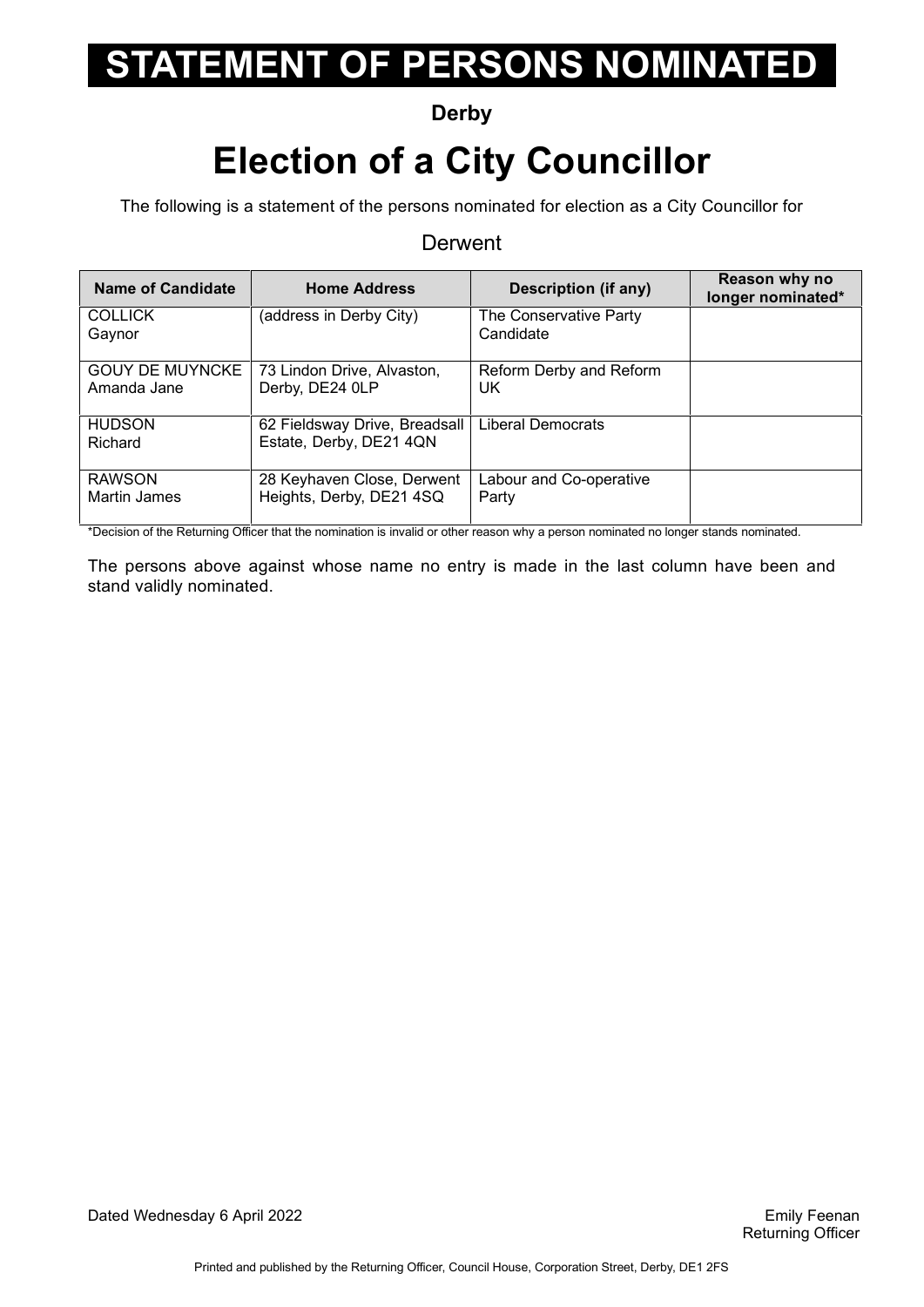### **Derby**

## **Election of a City Councillor**

The following is a statement of the persons nominated for election as a City Councillor for

#### Littleover

| <b>Name of Candidate</b> | <b>Home Address</b>                           | <b>Description (if any)</b> | Reason why no<br>longer nominated* |
|--------------------------|-----------------------------------------------|-----------------------------|------------------------------------|
| <b>BRADLEY</b>           | 59 Field Lane, Alvaston,                      | Reform Derby and Reform     |                                    |
| Carole Lynne             | Derby, DE24 0GQ                               | UK.                         |                                    |
| CARE                     | 8 Kings Drive, Littleover,<br>Derby, DE23 6EU | Liberal Democrats           |                                    |
| Lucy Helen               |                                               |                             |                                    |
| <b>CARR</b>              | (address in Derby City)                       | The Green Party             |                                    |
| Jak Jason Edward         |                                               |                             |                                    |
| <b>HUTCHINSON</b>        | 33 Crich Avenue, Littleover,                  | Labour and Co-operative     |                                    |
| <b>Philip Andrew</b>     | Derby, DE23 6ET                               | Party                       |                                    |
| <b>PACKHAM</b>           | 145 St Albans Road, Derby,                    | The Conservative Party      |                                    |
| Ed                       | <b>DE22 3JN</b>                               | Candidate                   |                                    |

\*Decision of the Returning Officer that the nomination is invalid or other reason why a person nominated no longer stands nominated.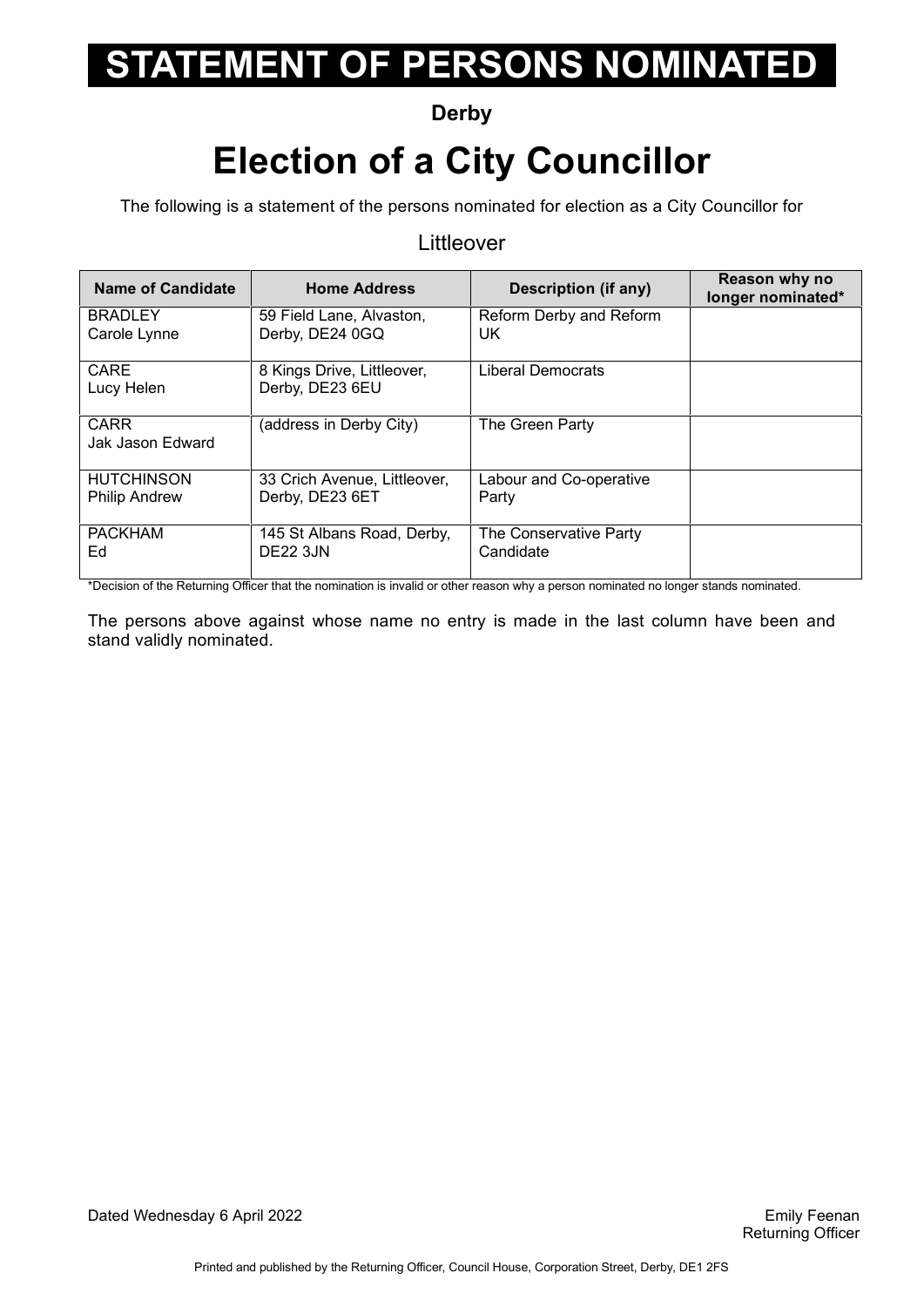### **Derby**

## **Election of a City Councillor**

The following is a statement of the persons nominated for election as a City Councillor for

#### **Mackworth**

| <b>Name of Candidate</b> | <b>Home Address</b>          | <b>Description (if any)</b> | Reason why no<br>longer nominated* |
|--------------------------|------------------------------|-----------------------------|------------------------------------|
| <b>BRANCO</b>            | 5 Drayton Avenue,            | <b>Liberal Democrats</b>    |                                    |
| Carmine                  | Mackworth, Derby, DE22       |                             |                                    |
|                          | 4JU                          |                             |                                    |
| <b>CAULTON</b>           | 125 Westbourne Park.         | Reform Derby and Reform     |                                    |
| Nigel John               | Derby, DE22 4HA              | UK                          |                                    |
|                          |                              |                             |                                    |
| <b>PEGG</b>              | 110 Radbourne Street,        | The Conservative Party      |                                    |
| Adrian Michael           | Derby, DE22 3BU              | Candidate                   |                                    |
|                          |                              |                             |                                    |
| <b>WARD</b>              | 25 Cecil Street, Derby, DE22 | The Green Party             |                                    |
| Sam                      | 3GQ                          |                             |                                    |
|                          |                              |                             |                                    |
| <b>WHITBY</b>            | (address in Derby city)      | Labour Party                |                                    |
| John Michael             |                              |                             |                                    |
|                          |                              |                             |                                    |

\*Decision of the Returning Officer that the nomination is invalid or other reason why a person nominated no longer stands nominated.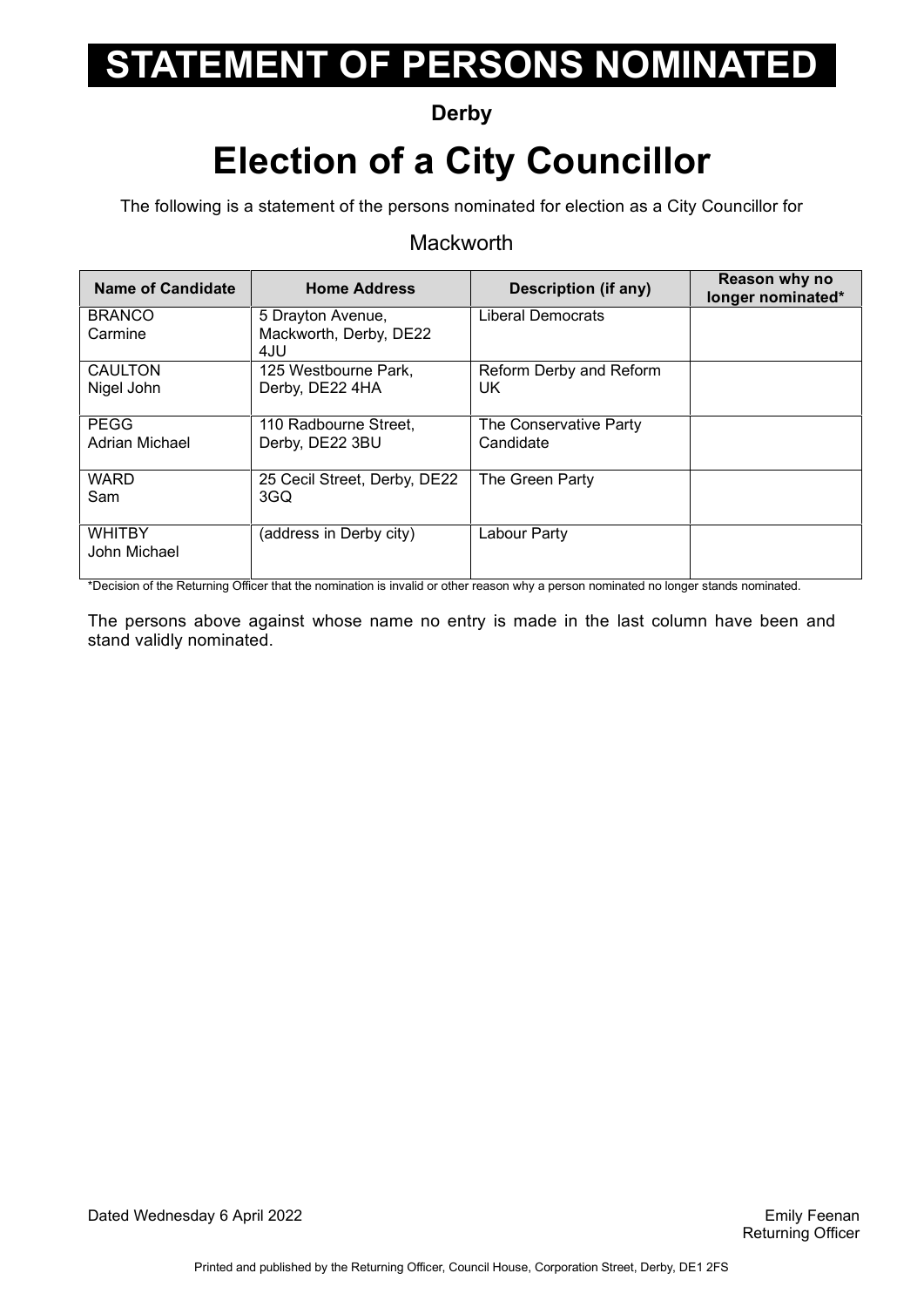### **Derby**

## **Election of a City Councillor**

The following is a statement of the persons nominated for election as a City Councillor for

#### Mickleover

| <b>Name of Candidate</b>        | <b>Home Address</b>                                  | <b>Description (if any)</b>         | Reason why no<br>longer nominated* |
|---------------------------------|------------------------------------------------------|-------------------------------------|------------------------------------|
| <b>BAYLISS</b><br>Jonathan Paul | (address in Derby city)                              | Labour Party                        |                                    |
| <b>HOLMES</b><br>Alison Joyce   | 2 Hindscarth Crescent,<br>Mickleover, Derby, DE3 9NN | The Conservative Party<br>Candidate |                                    |
| <b>NORTHOVER</b><br>Nick        | 63 West Drive, Mickleover,<br>Derby, DE3 0EW         | <b>Liberal Democrats</b>            |                                    |
| <b>PEACH</b><br>Steve           | 36 Watermeadow Road,<br>Derby, DE24 0TE              | Reform Derby and Reform<br>UK.      |                                    |
| <b>RUSHBROOKE</b><br>Holly      | 25 Cecil Street, Derby, DE22<br>3GQ                  | The Green Party                     |                                    |

\*Decision of the Returning Officer that the nomination is invalid or other reason why a person nominated no longer stands nominated.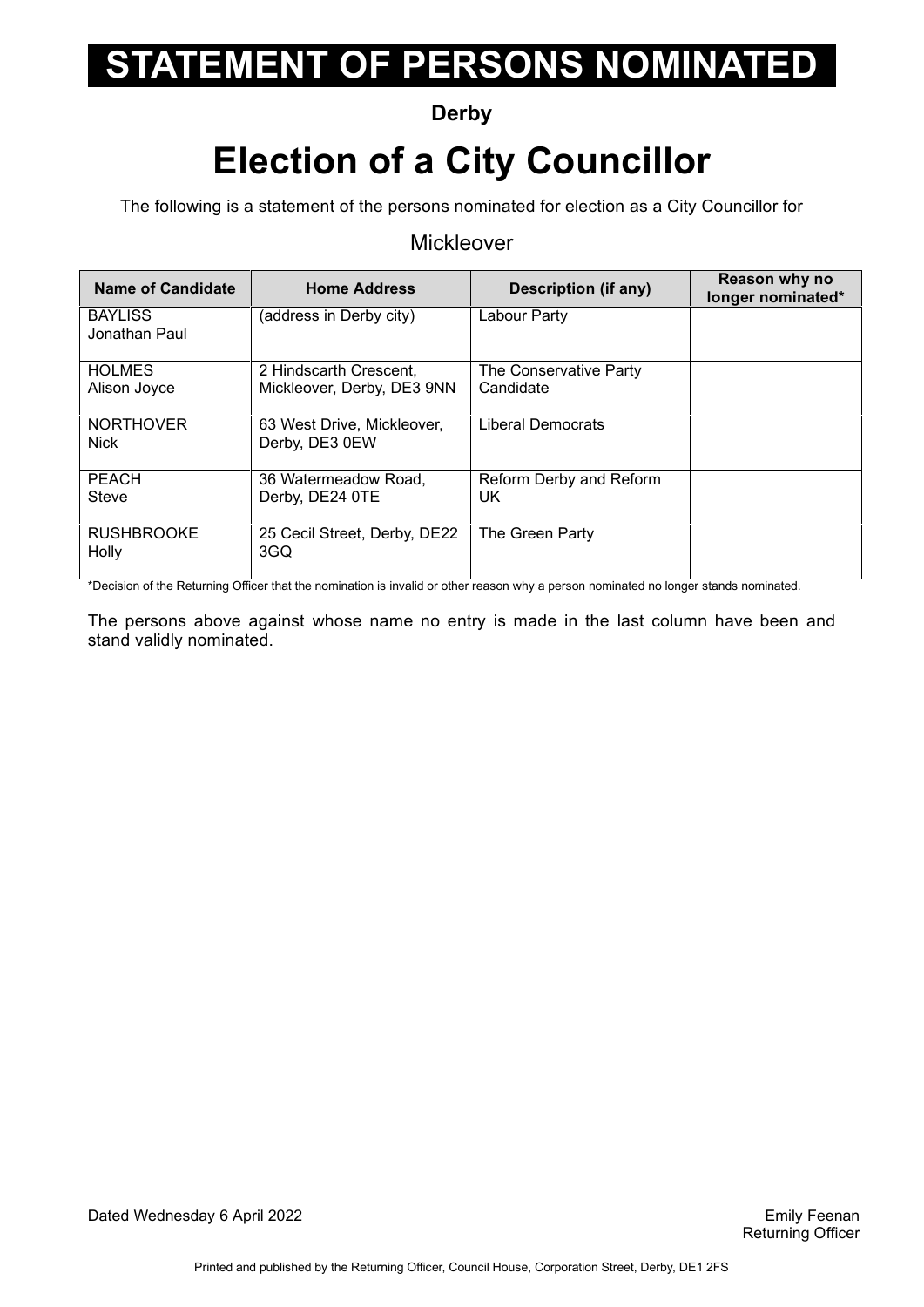### **Derby**

## **Election of a City Councillor**

The following is a statement of the persons nominated for election as a City Councillor for

#### **Normanton**

| <b>Name of Candidate</b>             | <b>Home Address</b>                            | <b>Description (if any)</b>         | Reason why no<br>longer nominated* |
|--------------------------------------|------------------------------------------------|-------------------------------------|------------------------------------|
| <b>BLANEY</b><br>Anthony             | 47 Wilkins Drive, Allenton,<br>Derby, DE24 8LU | Reform Derby and Reform<br>UK       |                                    |
| <b>JABBAR</b><br>Abdul Basit         | 19 Clarence Road, Derby,<br><b>DE23 6LN</b>    | <b>Liberal Democrats</b>            |                                    |
| MULHALL<br>Jamie                     | (address in Derby city)                        | The Conservative Party<br>Candidate |                                    |
| <b>SANDHU</b><br><b>Balbir Singh</b> | 72 Field Rise, Littleover,<br>Derby, DE23 1DW  | Labour and Co-operative<br>Party    |                                    |

\*Decision of the Returning Officer that the nomination is invalid or other reason why a person nominated no longer stands nominated.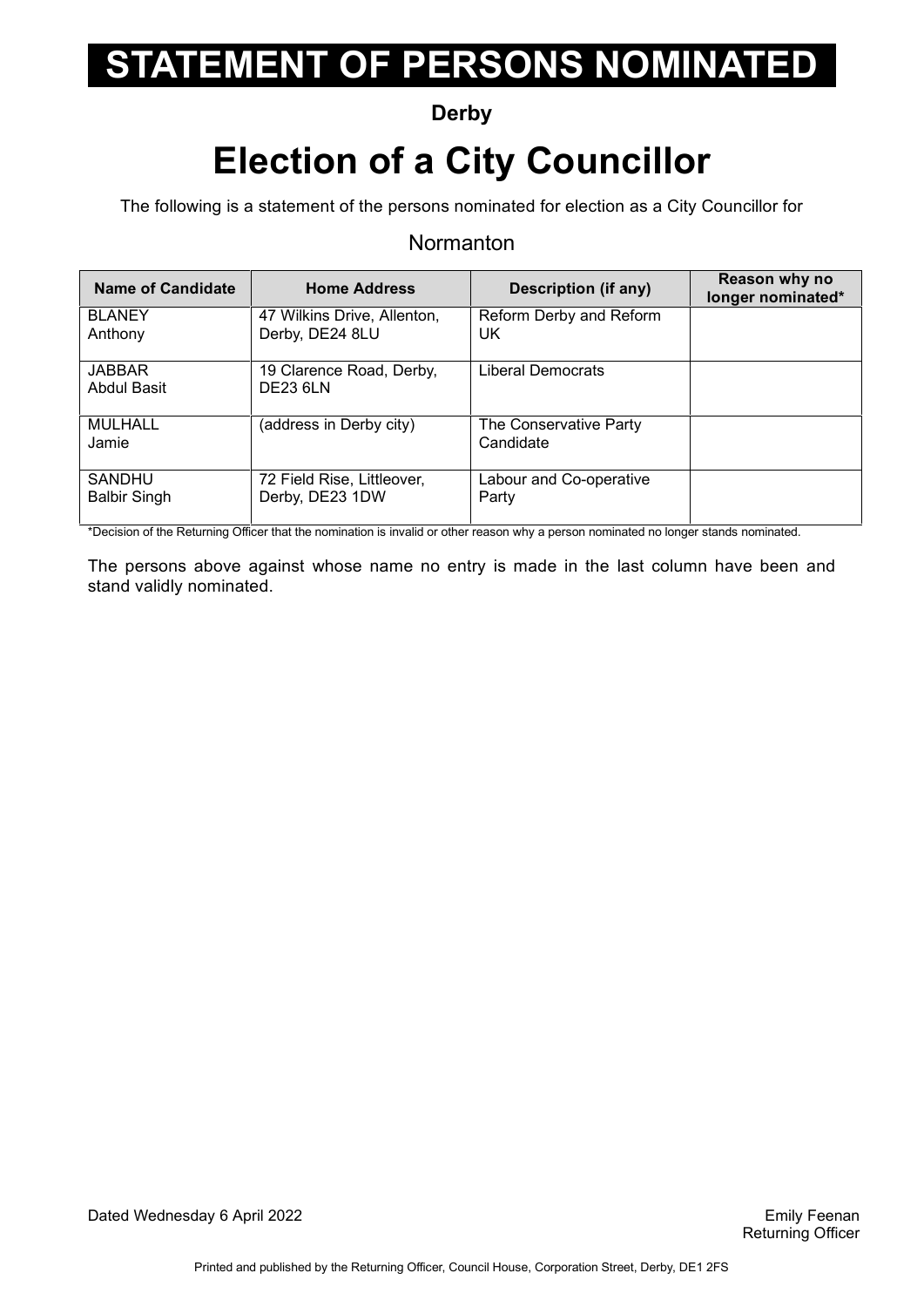### **Derby**

## **Election of a City Councillor**

The following is a statement of the persons nominated for election as a City Councillor for

#### Oakwood

| <b>Name of Candidate</b>      | <b>Home Address</b>                          | Description (if any)    | Reason why no<br>longer nominated* |
|-------------------------------|----------------------------------------------|-------------------------|------------------------------------|
| <b>BARKER</b>                 | Man-Whia, 8 Bishops Drive,                   | The Conservative Party  |                                    |
| Mick                          | Oakwood, Derby, DE21 2BA                     | Candidate               |                                    |
| <b>CAULTON</b>                | 125 Westbourne Park,                         | Reform Derby and Reform |                                    |
| Helen Barbara                 | Derby, DE22 4HA                              | UK.                     |                                    |
| <b>CHRISTODOULOU</b><br>Molly | (address in Derby city)                      | The Green Party         |                                    |
| <b>HARWOOD</b><br>Frank       | 9 Hasgill Close, Oakwood,<br>Derby, DE21 2PE | Liberal Democrats       |                                    |
| <b>WILSON</b>                 | 22 Saundersfoot Way,                         | Labour and Co-operative |                                    |
| <b>Neil</b>                   | Oakwood, Derby, DE21 2RH                     | Party                   |                                    |

\*Decision of the Returning Officer that the nomination is invalid or other reason why a person nominated no longer stands nominated.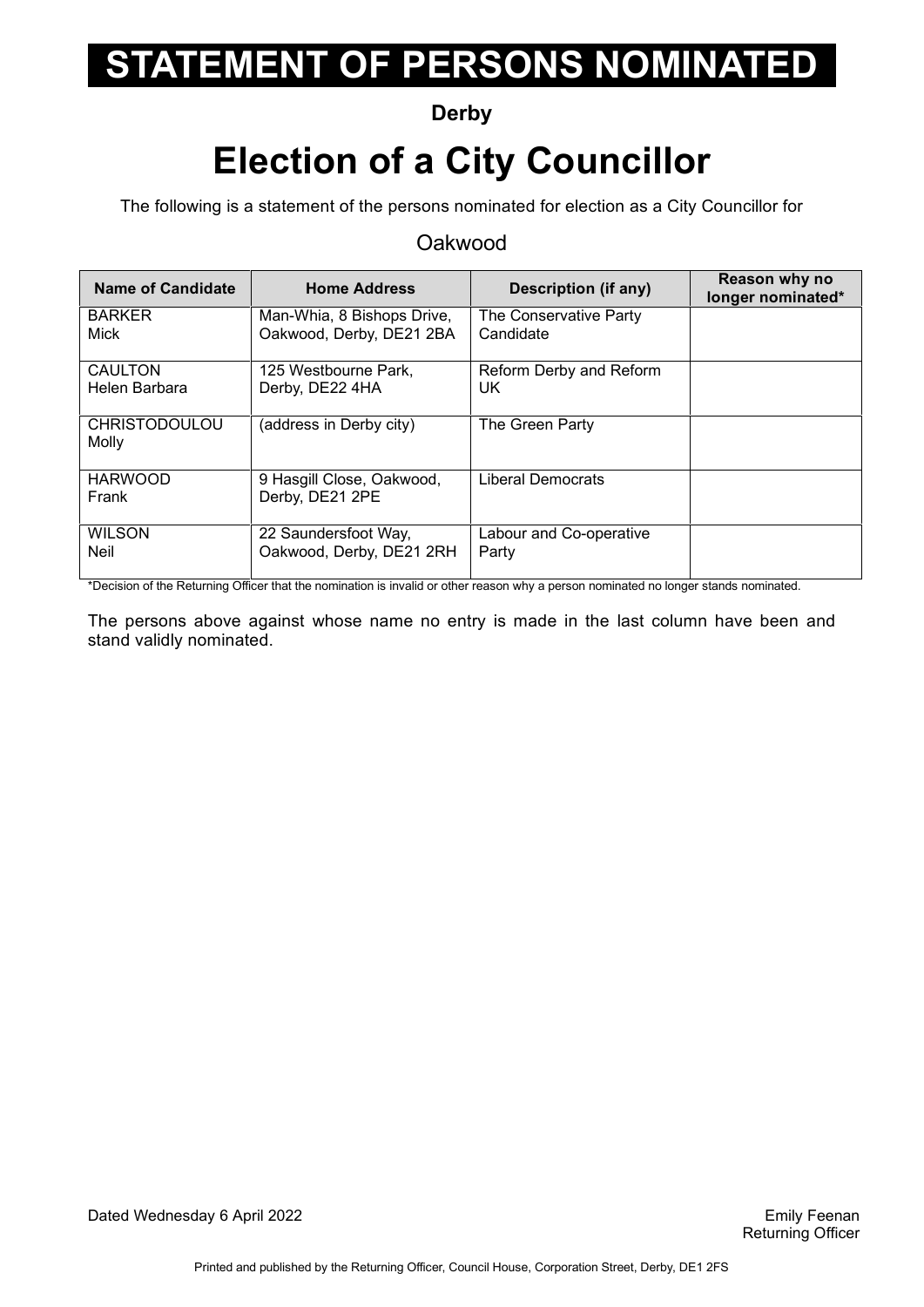### **Derby**

## **Election of a City Councillor**

The following is a statement of the persons nominated for election as a City Councillor for

#### Sinfin

| <b>Name of Candidate</b>               | <b>Home Address</b>                              | Description (if any)                | Reason why no<br>longer nominated* |
|----------------------------------------|--------------------------------------------------|-------------------------------------|------------------------------------|
| <b>BLACK</b><br>David William          | 667 Osmaston Road, Derby,<br><b>DE24 8NF</b>     | <b>English Democrats</b>            |                                    |
| <b>JOSHI</b><br>Jay                    | 46 Grasmere Crescent,<br>Sinfin, Derby, DE24 9HT | The Conservative Party<br>Candidate |                                    |
| <b>LIND</b><br>Paul John               | 21 Carlisle Avenue, Derby,<br><b>DE23 3ET</b>    | <b>Liberal Democrats</b>            |                                    |
| <b>MAY</b><br>Brenden De-Clive         | 24 Coltsfoot Drive, Sinfin,<br>Derby, DE24 3LB   | Reform Derby and Reform<br>UK.      |                                    |
| <b>PEATFIELD</b><br>Nadine Dawn Louise | (address in Derby city)                          | Labour and Co-operative<br>Party    |                                    |

\*Decision of the Returning Officer that the nomination is invalid or other reason why a person nominated no longer stands nominated.